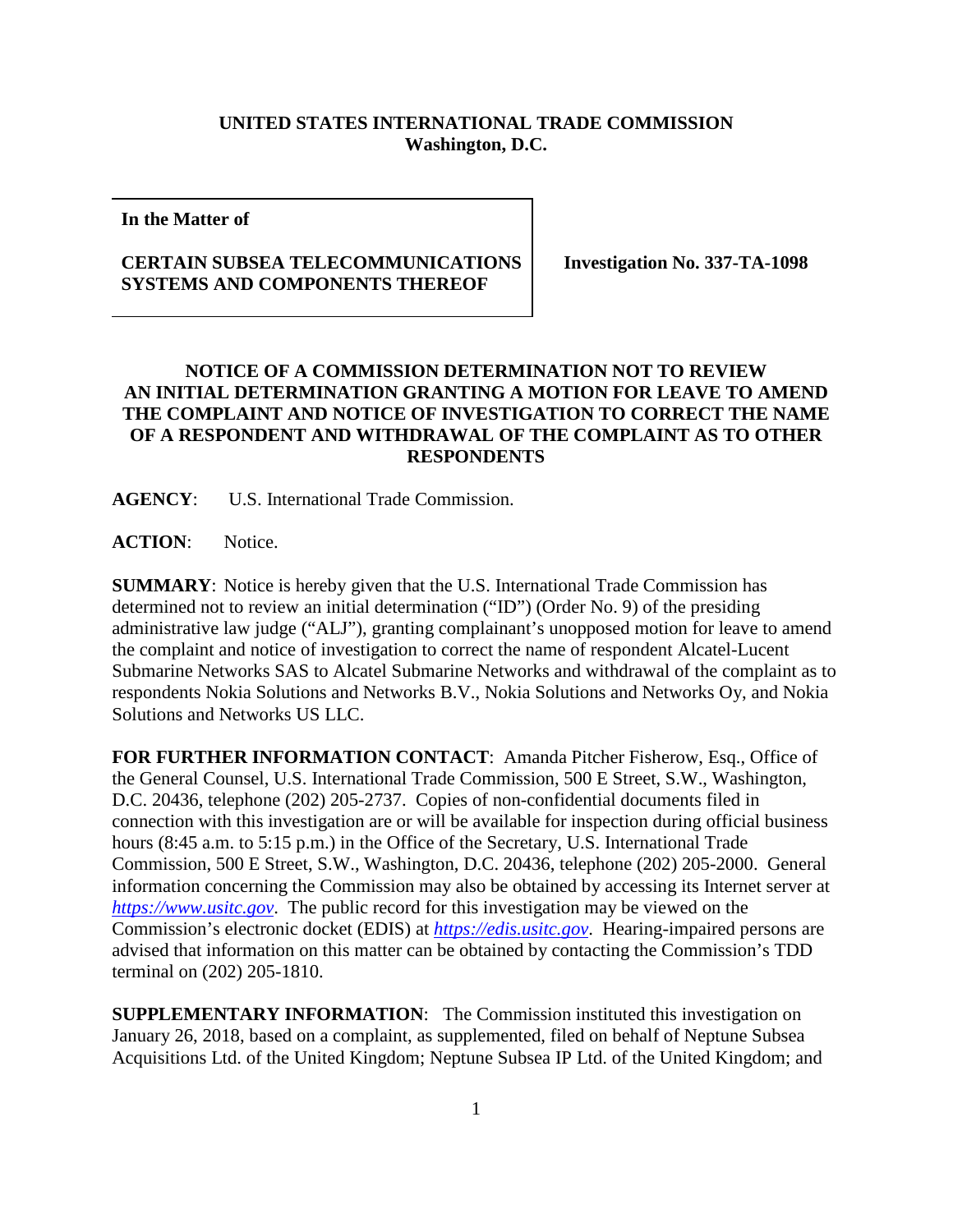Xtera, Inc. of Allen, Texas ("complainants"). 83 FR 3370 (Jan. 26, 2018). The complaint, as supplemented, alleges violations of Section 337 of the Tariff Act of 1930, as amended, 19 U.S.C. § 1337 ("section 337"), based upon the importation into the United States, the sale for importation, and the sale within the United States after importation of certain subsea telecommunication systems and components thereof by reason of infringement of one or more of U.S. Patent No. 8,380,068; U.S. Patent No. 7,860,403; U.S. Patent No. 8,971,171; U.S. Patent No. 8,351,798; and U.S. Patent No. 8,406,637. The complaint further alleges that an industry in the United States exists as required by section 337. The Notice of Investigation named numerous respondents, including: Nokia Corporation of Espoo, Finland; Nokia Solutions and Networks B.V. of Hoofddorp, The Netherlands; Nokia Solutions and Networks Oy of Espoo, Finland; Nokia Solutions and Networks US LLC of Phoenix, Arizona; and Alcatel-Lucent Submarine Networks SAS of Boulogne-Billancourt, France. The Office of Unfair Import Investigations was named as a party in this investigation.

On March 8, 2018, complainants filed an unopposed motion to (1) amend the complaint and notice of investigation to correct the name of Alcatel-Lucent Submarine Networks SAS to Alcatel Submarine Networks and (2) withdraw the complaint as to Nokia Solutions and Networks B.V., Nokia Solutions and Networks Oy, and Nokia Solutions and Networks US LLC. Complainants note that complainants, Nokia Corporation, Nokia Solutions and Networks B.V., Nokia Solutions and Networks Oy, Nokia Solutions and Networks US LLC, and Alcatel-Lucent Submarine Networks SAS entered into a joint stipulation concerning the subject matter of the investigation where Nokia Corporation, Nokia Solutions and Networks B.V., Nokia Solutions and Networks Oy, Nokia Solutions and Networks US LLC, and Alcatel-Lucent Submarine Networks SAS represented that Nokia Solutions and Networks B.V., Nokia Solutions and Networks Oy, and Nokia Solutions and Networks US LLC do not sell, design, or manufacture the accused subsea telecommunication systems and components thereof; and that Nokia Solutions and Networks US LLC no longer exists as of January 1, 2018. Based on this stipulation, complainants agreed to withdraw the complaint as to Nokia Solutions and Networks B.V., Nokia Solutions and Networks Oy, and Nokia Solutions and Networks US LLC.

On March 19, 2018, the ALJ issued the subject ID granting complainants' motion. The ALJ found that good cause exists to amend the complaint and there is no evidence of any prejudice to the parties in the investigation. The ALJ found that no extraordinary circumstances prevent the partial termination of the investigation as to Nokia Solutions and Networks B.V., Nokia Solutions and Networks Oy, and Nokia Solutions and Networks US LLC. None of the parties petitioned for review of the subject ID.

The Commission has determined not to review the ID.